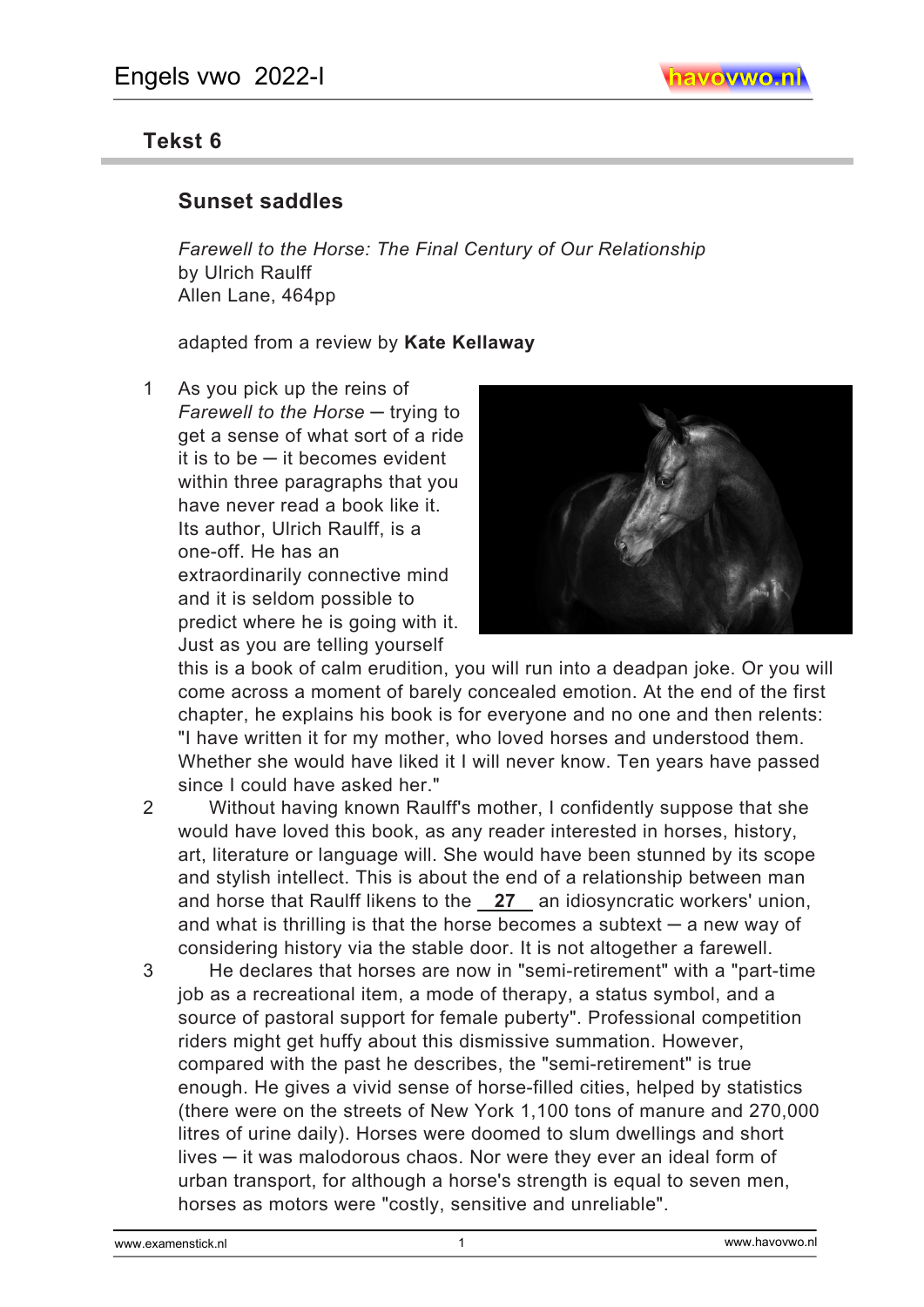4 The farewell was **30** ; it took a century and a half for man and beast to part and the horse remained a hospitable vehicle for ideas in painting and literature, as Raulff reveals in his marvellous way. Tolstoy calculated he had spent seven years in the saddle and the book includes a splendid photograph of him riding through woods with such naturalness that one feels sure this was no exaggeration. In a fascinating chapter devoted to country doctors, there is a shrewd analysis of Flaubert's Charles Bovary, whose doomed inelegance as a rider is set against Emma's lover, a nifty horseman. We then move on, at a lick, to another country doctor, John Boyd Dunlop, vet, friend of Queen Victoria and inventor of the first successful pneumatic tyre.

5 Raulff's ability to corral scattered equestrians in art, letters and life makes stimulating reading and his writerly pace is exhilarating  $$ especially when he takes flight from his own starting gates. Writing about the 19th-century photographer Eadweard Muybridge, famous for photographs of horses in motion, he considers the way time is broken into component parts and then, without warning, makes a dazzling comparison with the historian's need to acknowledge "a certain invisibility within periods of longer duration".

- 6 Riding West, a chapter on cowboys and Indians, opens with a quote from John Wayne: "I don't get on a horse unless they pay me." But it was the horse, Raulff maintains, that "made possible both the conquest of the West and the invention of the western". This same chapter reveals that Native Americans came to riding late and — little-known fact — that Jewish cowboys were "the first cowboys in America". The chapter on war horses is **31** but horrifying. In the First World War, of an estimated 16 million horses involved, 8 million were killed.
- 7 A horse is perhaps safest within a frame and Raulff is in his element writing about art. He describes Stubbs as "the Ingres of the stable", identifies the ominous stillness of Degas' painting The Fallen Jockey and gives an inspired analysis of Rembrandt's The Polish Rider, with its spectral horse, and RB Kitaj's homage The Jewish Rider.

8 The book is beautifully illustrated. The frontispiece is especially  $arresting - a black-and-white photograph in which a woman holds up a$ framed mirror. A grey horse looks solemnly into the glass. It seems to ask what a horse knows about itself, something even the revelatory Raulff  $$ who respects the mystery of his subject  $-$  does not attempt to answer.

adapted from *The Guardian, 2017*